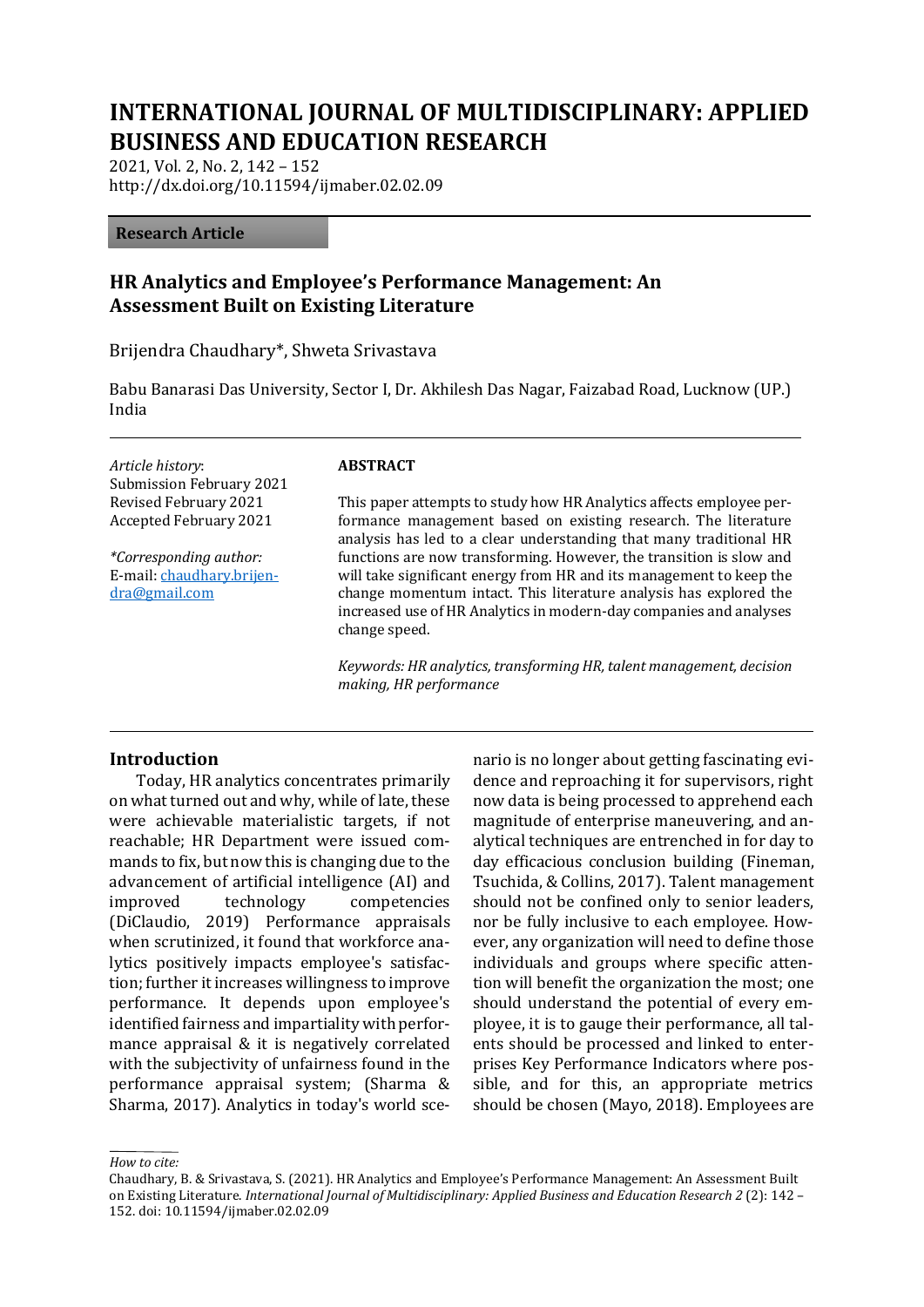a much more valuable asset for any organization for whom human resource-centric decisions are made; Google executes a satisfactory analytics instance for its workers' everyday decision-making, which provides gainful insights into people orientation. Further, it joins the divergence between the prevailing judgment stranded approach, which now HR performance is centric upon a data-driven method that recommends implementing every organization (Shrivastava, Nagdev, & Rajesh, 2018).

Other concerns are in employee development, job top-notch of the contender, selection practice rationality, training effectiveness, performance guesstimates, and other possible aid as the basis to examine the additional impact of usage of Analytics in HR. Consequently, to instigate HR Analytics meritoriously, organizations require man force with the veracious erudition and the skills to assemble the data accurately, apply the right statistical inquiries, and execute the outcomes in a meaningful and affable manner. Further, the HR Analytics endeavour requires constructing a system of empathetic stakeholders transversely and including the organization's pecking order. The impact of these circumstantial aspects must be converging on particular HR processes, such as staffing, supervising, operation management, training, and employee's performance talent development instead of endeavouring to analyse espousal and impact transversely to the extent of HRM customs. Regardless, the pleasant appearance of HR Analytics, there is only a few enough good valued scientific stranded evidence-based research on this subject matter perhaps, partial espousal of Human Resource analytics when accessible studies indicate commonly to advocate that it connects with favourable organizational results (Ledford Jr., Benson, & Lawler III, 2016). HR Analytics has encouraging constructive outcomes, yet implementation seems very gradual. Again, it is ambiguous whether this is due to all progresses essentially be particular about a minimal set of initial implementers, or if it promotes that judgment-takers do not have faith in or are unknown about available substantiation (Marler & Boudreau, 2017). There is an augment in the practice of new-fangled media and Artificial intelligence to draw the attention of contenders, and with the positive

growth in millennial contenders in-flowing into the labour force, social media overwhelmingly seem imperative in capacity describing and enticement; by default digital era is already here to boom (Walford-Wright & Scott-Jackson, 2018). If exercised purposefully, the analytics usage in HR is a powerful strategic instrument for businesses for maximizing the labour force and its resolutions for the best organizational outcome.

Consequently, HR and other specialties constituent part prerequisite giving due respectful attentiveness to add an implementation of human resource analytics. It is not restricted to enjoying innovative methods but also about minimizing workforce iniquitousness and providing additional comprehensions. Human Resource can efficaciously foster itself as an essential leading function employing analytics pointedly (Patre, 2016).

The primary question that most HR now faces is attracting, training, and retaining this millennium workforce, who will switch jobs on a whim; what metric we use to understand the need of this talent pool and make them stick in a company for longer. HR has to do all this and ensure that no biases are built-in while the hiring and training occur. Employees need to feel equity, and it is HR's responsibility to make them feel valued and placed in the organizational hierarchy as per their skill set and that all are treated as equal.

The expense to exchange a staff member could be more than 200% of his/her yearly stipend if following American Progress.org. The actual charges might even be more remarkable because of training, loss in productivity due to new employees' induction and learning processes time taken, and least new entrants' productivity during the recruitment and lowered morale. Dropping a worker in the top 1% of actors could cause a variation between progress and regress. For this reason, the decrease in attrition and improvement in employee engagement is usually the number one regression for Human Resource subdivisions (Microstrategy.com, 2020).

The advancement of operational HR metrics and Human Resource analytics is possibly a very significant base of competitive benefit.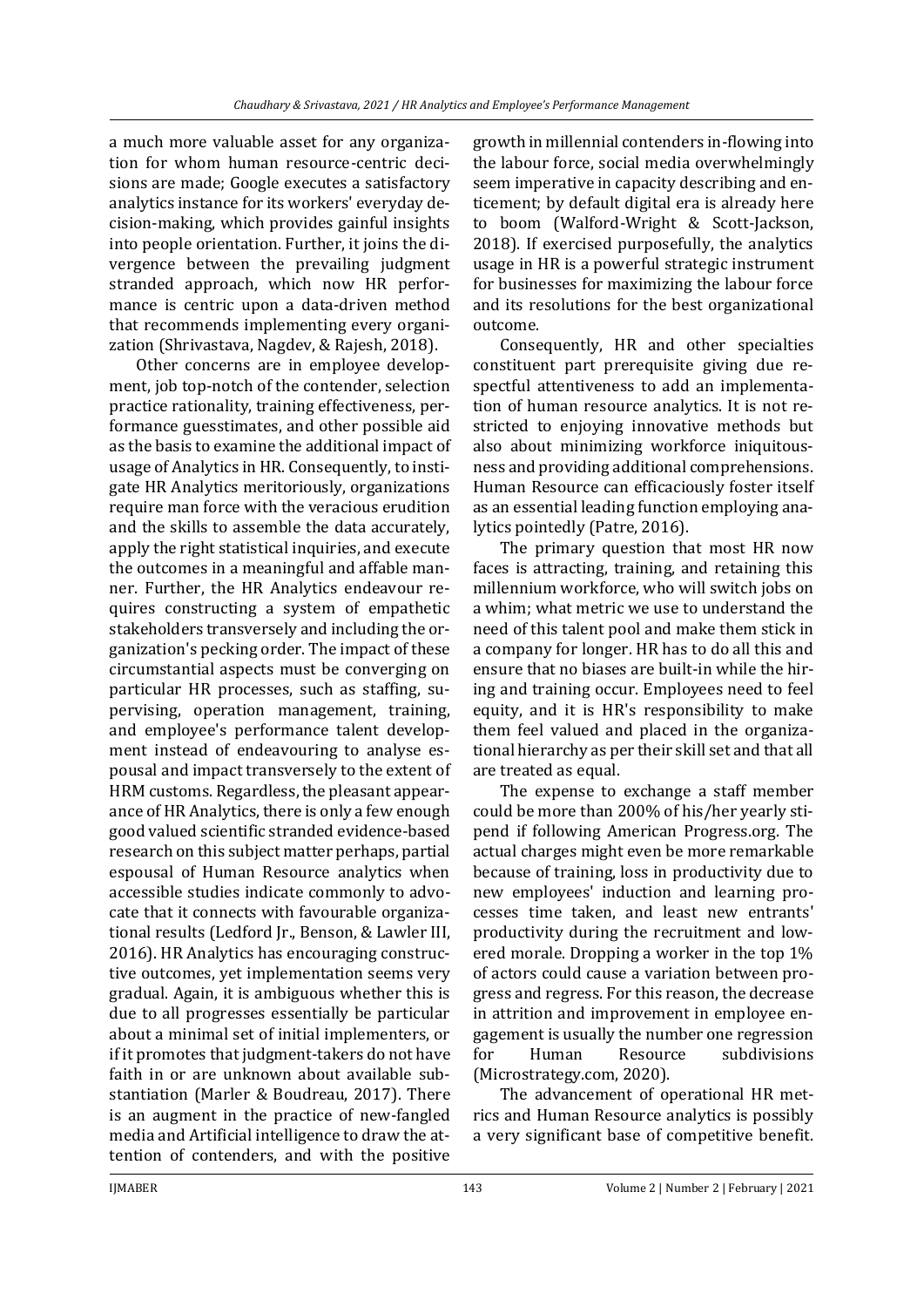With the assistance of human resources metrics and Human Resource Analytics, judgment takers find a way to manage more meritoriously and improve HR plans and various HR processes. In return, advances in the success of the workers. Applying HR metrics and HR analytics for all executions regarding the HR department, administrative decision fabricators can adjust all-inclusive workforce structures by successfully supervising its human Resources. Human Resource executives should be proficient in showing off their abilities to apply metrics and analytics to manage their workings and be expected to pay attention to all suggestions (George & Mallery, 2016). Human Resource executives also require to focus closely on their organizations and companions in functioning subdivisions to support them in getting better in respective competencies to accomplish the preferred outcomes. Fabricating HR metrics and HR analytics from any communication source can better assist in judgment taking by affecting the judgment takers to resolve and construct different and better resolutions. Lastly, the utilization of HR metrics and workforce analytics advances the institution's impressions and assists in executives' strategic decision-making that positively influence the corporation's functioning entirely (Durai D., Rudhramoorthy, & Sarkar, 2019).

Department heads plays a vital role in putting across any effective HR metric program, their buy-in on the program and constant use increase the analytic program efficacy and acceptability amongst employee, more the Manager use an analytics program, more the employee tends to participate in the data that is fed in the system; hence department managers hold the key to the success of any successful HR analytics program.

# **HR and Analytics**

The role of HR has been evolved for years, and it became an essential part of many businesses globally. Now an HR responsibility is not just limited to the recruitment and exit process of an organization. In the era of globalization & competition across industries, it became a quite challenging task for HR to find the best suitable candidate for an organization; finding

and hiring the pool of talent on their own affects an organization's bottom line. HR analytics is usually applied to help the HR department contribute to business performance (Patil, 2019). Numerous young firms with few workers who have not yet understood Human Resource analytics' valuer are probably deprived of aptitude or know-how to execute them (Barbar, Choughri, & Soubjaki, 2019). (Martin-Rios, Pougnet, & Nogareda, 2017) While doing research, teachers and research scholars are required to measure the analytical legitimacy of the accessible evidence to connect the numerous Human Resource performance techniques to those economic and non-economic metrics that analyse an organization's aggregate practicality and effectiveness. HR analytics will have a crucial impact on executing assessment in a firm in upcoming times.

Moreover, HR analytics is prospective to affect the structure and function of Human Resource Management as a useful performance function. It can contribute to making sure bony and dexterous firm's edifices grounded on a maximum amalgamation of people's qualities and proficiencies on the one hand and premeditated industrial goals on the other. In executing so, HR analytics can convert managerial standards.

As Ulrich specified, 'none can envisage the HR business's impending itinerary, and we would adjoin neither of HR analytics. As HR specialists, we should segment it (Van Den Heuvel & Bondarouk, 2017). Assessment of HR Analytics theme, acquisition pattern, and replication of an impending acquisition pattern recommends HR analytics at a top position. It will further possibly weaken the supervision of the moment and be exchanged with some other supervision approach. Some organization will uphold to carry on HR analytics for the reason that they can obtain what they expect; the more significant number of organizations will not understand the worth and shift onto other novelties that facilitate much more persuasive comparative benefits, experimentality, and observability (Marler, Cronemberger, & Tao, 2017). What is exceptional currently is the beginning of cloud-based software, excluding compli-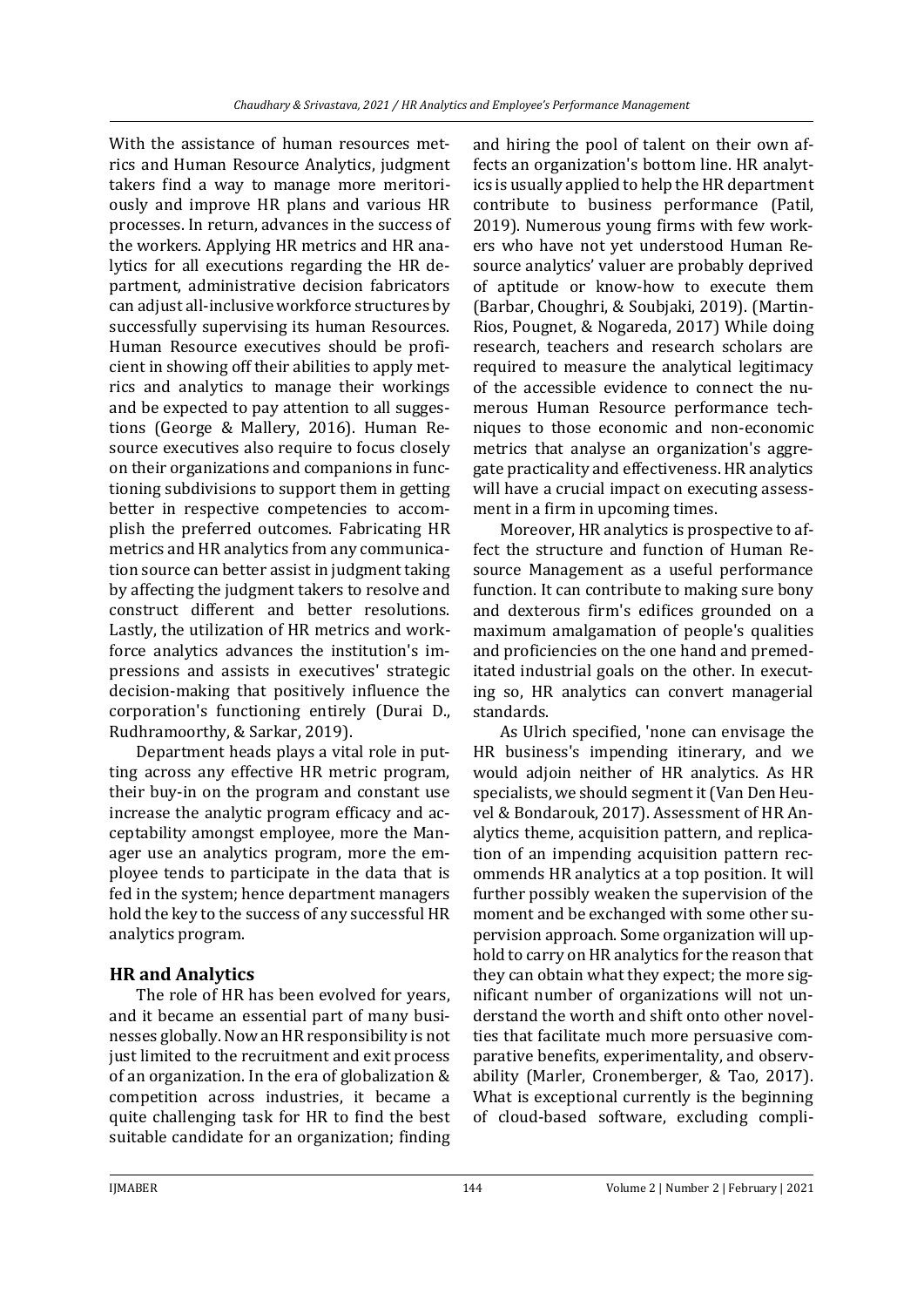cated installation and operational expenditures, allowing HR to clarify upcoming inclinations at all three stages —organizational, functional, and unit. This sort of software not merely forecasts optimistic actions and upcoming destructive circumstances but also supervises regularly. It could have minimized the universal monetary catastrophe as far posterior as immediate 2007 and envisage certitudes with tangible world high enlargement capacity with appropriate information. If not at HR, proprietorship of these potentials may finally be under the care of a composite panel informing the CFO or the CEO, reducing HR's interventions to the decision-making policymaking group functions. The Human Resource managers require the competence to uninterruptedly supervise its employees to respond to the preliminary inquiries with skillful senses applying analytical approaches, linking mechanisms, new advanced ongoing analytics, and future prerequisites to effectively apply the strategic business blueprint (Hilbert, 2009). A workforce asset is the very key differentiator of any current organization. We are in a progressive era where principles about workforce assets, the volume of data accessible, and the analysing competence essential to treat with the data are drastically switching, by what means business is accomplished. We demonstrate a variety of analytics grounded on what we perceive in exercise. The entire analytics are advantageous: data vary from narrations to challenging existing empirical data inferred with statistics. Narrations supplement descriptions and perspective to the documentation. However, the exhaustive investigations that deliver real influence and contribute to enhancing the speculations are vital in analysing workforce assets. It is essential to forward ahead of your firm into the future course of time to exist benefitted in the future (Pease, Fitz-enz, & Byerly, 2013).

Also, the foremost hurdle of HR Analytics today, which incapacitate the developing HR analytics functions are (Microstrategy.com, 2020).

- Getting the workforce with the adequate talent to collect, manage, and describe over the data
- Data refining
- Data attribute
- Large amounts of data to deconstruct or unable distinguishing what data is utmost valuable
- Data confidentiality and observance
- substantiating its value to decision-makers
- Binding actions and vision to ROI
- Endeavouring the distinguished HR approaches to manage the record of the data

### **Technology as An Improved base of HR Analytics**

In earlier times, organizations were depended totally on workers' files to maintain records of data. Slowly they shifted on to maintain employee records on desktops, forwarded on to MS Office. Whereas MS Excel has been the critical upholder of bulk volumes of workers' records for a long extended period, Computers today have a greater capacity to record management, making data a repository for judgment-taking (Patterson, 2016). With the introduction of Python, STRATA, R Studio, and other troubleshooting software in the wake of similar to Artificial Intelligence, Machine Learning, Blockchain, with speed, data handling capabilities, graphics, and visualization; managers are now lush with bulk volumes of steadfast records to make effective strategies for the organization (Sayantini, 2018). A few years ago, there was a time when workers would wait the whole year for their yearly progress evaluation to exhibit their difficulties, struggles, and desires. With the focus on regular feedback and performance and the improvement of techniques that continuously facilitate room for workers to record their progress and advancement zones continuously, supervisors can now measure the firm's segment grounded on work and environment in actual time. From the career point of view, the cross-functional shift is taking place. However, some organizations spend upskilling their HR managers in analytics; courses are also available to strengthen analytics specialists to obtain current HR analytics purview understanding. On the other hand, there is a substantial dissimilarity in the pay-out in both conditions (Sarin, 2019).

The more the company invests in HR internal development, the more they can see the output in terms of engaged HR with the program that HR itself launches; we do overlook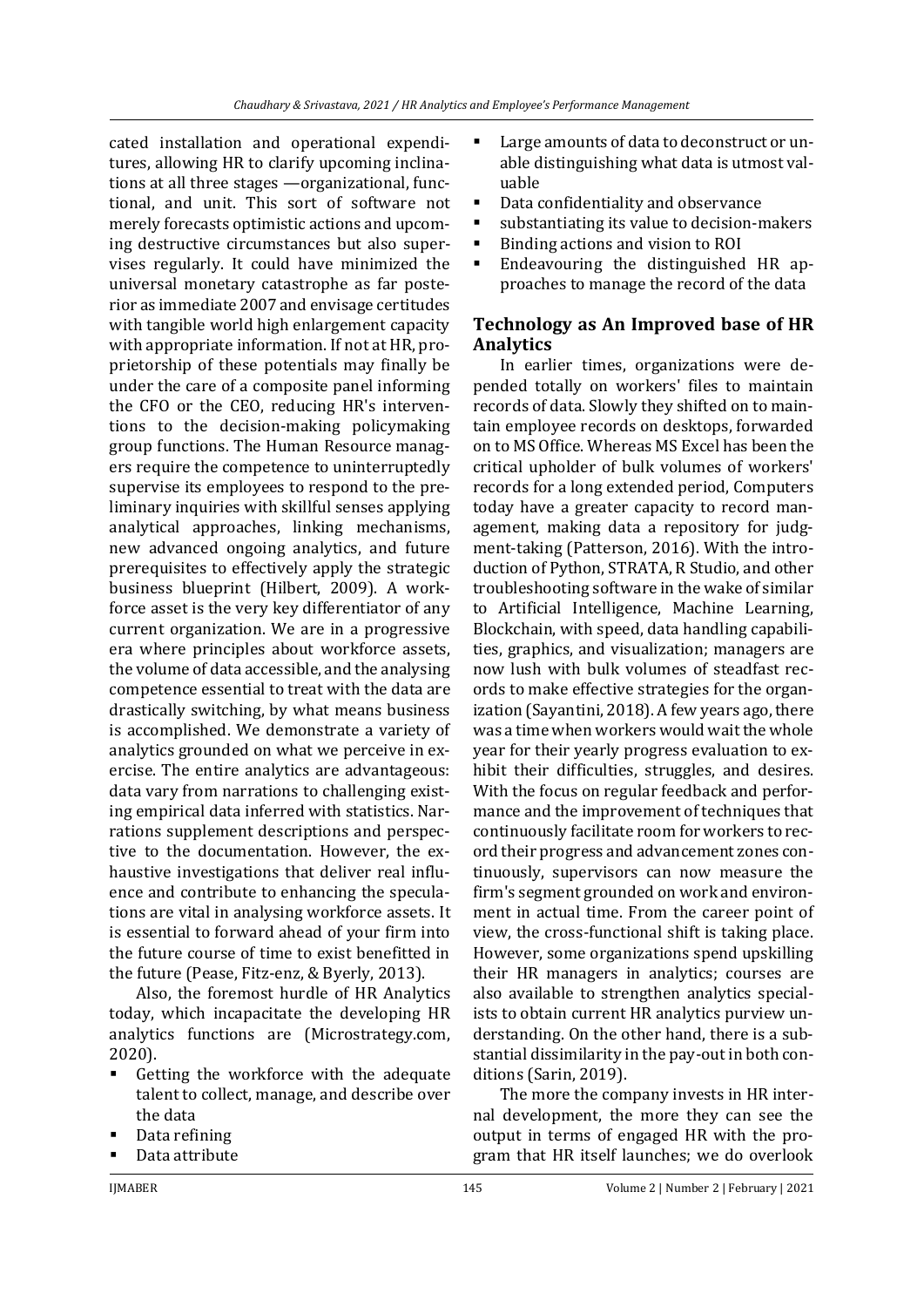what goes in-house. Hence, HR needs to train itself first and then train other department heads to obtain the implemented analytics programs' full efficacy.

An HR manager who seeks to exhibit the enormous consequence of HR analytics must describe functioning in authentic approaches to concentrate on three key attributes:

- Prepare metrics to assess the functioning of every separate HR sub-division
- Connect the HR assessment to organizations functioning via an HR performance file
- Use metrics meritoriously to examine patterns and be proficient at envisaging the opportunity of the business in a specific position (Sriram, 2017)

Although there seems to be some common opinion that HR managers with better analytical capability will correspondingly be more significant performing HR specialists, it is worth expressing why the analytical capability of an individual may increase the functioning of an organization. However, there are four causes: (1) HR managers with advanced analytical skills possibly utilize their analytical abilities to take superior business judgments; (2) controlling intuition from records may construct HR specialists more prominent in setting motion toward required differences; (3) skills to operationalize and decode data and evidence provide HR experts to uncover innovative intuitions that other HR experts may not observe and (4) analytical capabilities permit HR experts to improved interconnect and manage with other numbers-driven operations, for example, research and development (R&D), deals and trades, investments, and likewise (Kryscynski, Reeves, Stice-Lusvardi, Ulrich, & Russell, 2017).

### **How Emerging Technology and Data Analytics are Transforming HR into A Profit-Making**

Staff and labour force identifications are the utmost modest benefits for corporations trading with the disorder and vagueness boosting vivid fluctuations in the present day's workstation. It is entrenched in the HR practicality's rising anticipation to comprehend by what

method labour force analytics convey the trade and stimulates achievements. Conferred by KPMG's 2019 Future of HR evaluation: 37% of informants respond "extremely confident" concerned about HR's real capability to modernize and realign them accelerative through primary competencies such as artificial intelligence analytics. After the subsequent year or two, 60% respond to a strategy to participate in forecast analytics. As well as those who have participated in Artificial Intelligence today, 88% find the share beneficial, with analytics enumerated USA—employing the critical preference (33%). Regardless of data's remarkable capacity to provide new intuitions and improved judgment taking, 20% of Human Resource rely on analytics will be a basic Human Resource introduction for them forward to coming one to two years, and merely 12% quote analytics a top management affair. Now a day's HR analytics concentrates, especially on what occurred and why. For example, you might have analytical instruments for recognizing regions of better earnings and identifying the causes. However, gratitude to developments in tools and data analytics competencies, Human Resource is better-stepped to be the prognostic machine needed for the firm's achievement. Public repercussions – There has never been a more significant period for Human resources to generate higher analytical importance, as the ability for expressive operatives' visions and analytics falls within the coverage. Though developments in cloud-based practices for workforce supervision are found bundled with analytics and imagining facilities, empowering Human Resource executives to assimilate available public records with other data tracks, such as client relationship management, is in place of a complete view of the enterprise. HR analytics is succeeding outside old-fashioned metrics, and it is also incorporating the upcoming future of the employees (DiClaudio, 2019).

The discussion regarding automating analytics practices persists as technology-based knowledge developing more protuberant and forward-looking at the place of work. Explicitly, when it turns to Human Resource analytics, it is worth distinguishing that human being's decision as it is practiced in recruiting nowadays is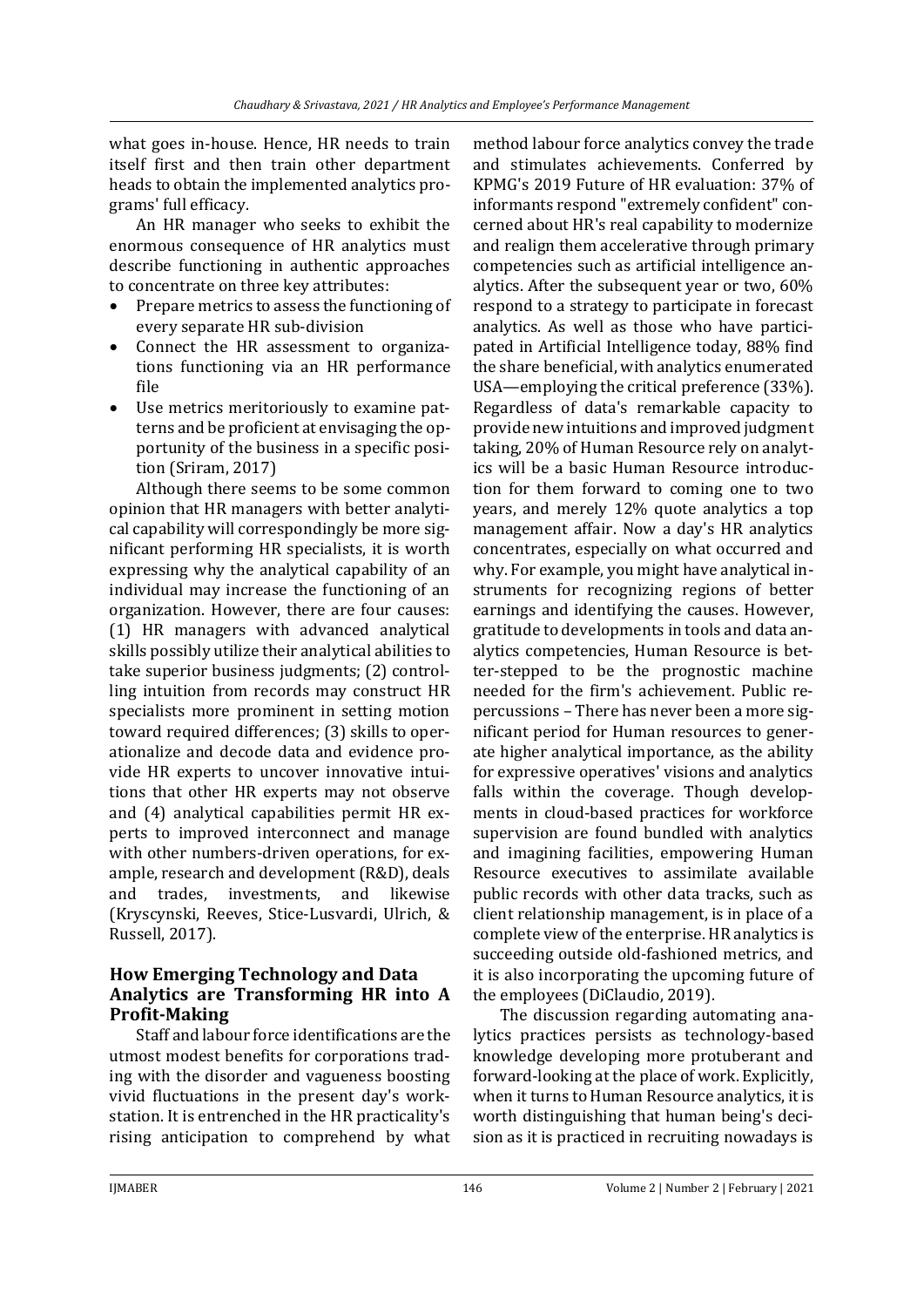imperfect. One instrument that can facilitate additional inquiry and measurement ahead of functioning signal and forecasters is machine learning. With the help of automation, Human Resource experts may soon be competent to evaluate attributes, employ regression analysis to recognize the effect of a distinctive, and formulate decisions grounded on fresh appoints, maintenance, and raised outcomes. Improvements in computerization and Human Resource technology are not slackening down anytime recently. As Human Resource subdivisions become progressively dependent on developed technologies and the figures they generate, they also will feel the requirement of fresh knowledge set needed to apply and utilize them. The Human Resource technique is changing very fast, like human behaviour; we must become accustomed to ensuring how Artificial Intelligence is proceeding to influence it. With an increasing requirement for a (COE) centre of expertise for Human Resource data facts and technology, we will require to apply this to focus based on workforce analytics to regulate trade intuitions and suggestions (Fernandez, 2019).

Other HR can place itself as COE, faster it can implement HR programs across the company verticals, gather more engagement, and increase a successful program's repeatability. Hence great care is to be taken by the HR to use the technology after mastering it and become the thought leader in the newly implemented program, so as when the questions arise as to how to use the new technology or enhance it further, HR is in comfortable space to lead the enhancements.

# **HR Professionals and Analytical Skills Significance**

Human Resource experts with more extraordinary analytical abilities have more excellent sub-total individual functioning. They generate additional importance both for outward and inward investors of the trade, beyond geographies and circumstances. Analytical skills are more valuable for Human Resource general manager than Human Resource experts. The one exclusion to this, on the other hand, is for talent experts. The affiliation be-

tween analytical expertise and exterior investors' functioning is more affirmative for talent professionals than for the General Manager. This may be because of the vital importance of talent management in new firms frequently consulted as the "War for Talent." The conflict for talent probably places enormous pressure on using analytics to talented professionals when facing difficulties in businesses or organizations. Numerous chief executives' officers criticize more or fewer talent difficulties and deficiencies. The enlarged functioning pressure on talent may create analytical skills more critical for talent experts who attempt to answer Csuite-level stress to managing firms' talent better.

Moreover, data on specific information, previous actions, former attainments, and the similar might show low-hanging consequence assessment chances in Human Resource analytics. So, this might be a region where individuals using robust analytical abilities can construct an immediate impact. An individual Human Resource skill's analytical capability adds insights to individual performance. Human Resource experts with higher ranks of analytical skillsets also get greater performance rankings from their bosses. Human Resource specialists who have more significant analytical aptitudes more often produce more benefits for their organizations. We can then practically presume that as these distinct specialists become more efficient with Human Resource analytics, their Human Resource sub-sections will be additionally accomplished of providing significance to the firm via their analytical creativities (Kryscynski, Reeves, Stice-Lusvardi, Ulrich, & Russell, 2017). So, we need to access in-depth on how the HR department looks internally for a greater good of taking the trade forward.

# **Strategy Execution through HR Analytics**

Competitive benefit analytics and business analytics, directing these two different stages, empower the analyst to distinguish the unfavourable business hurdles that are the huge issues for top business leaders and fix it if underlying problems come from the rudimentary planning strategy ethos are at work. Primarily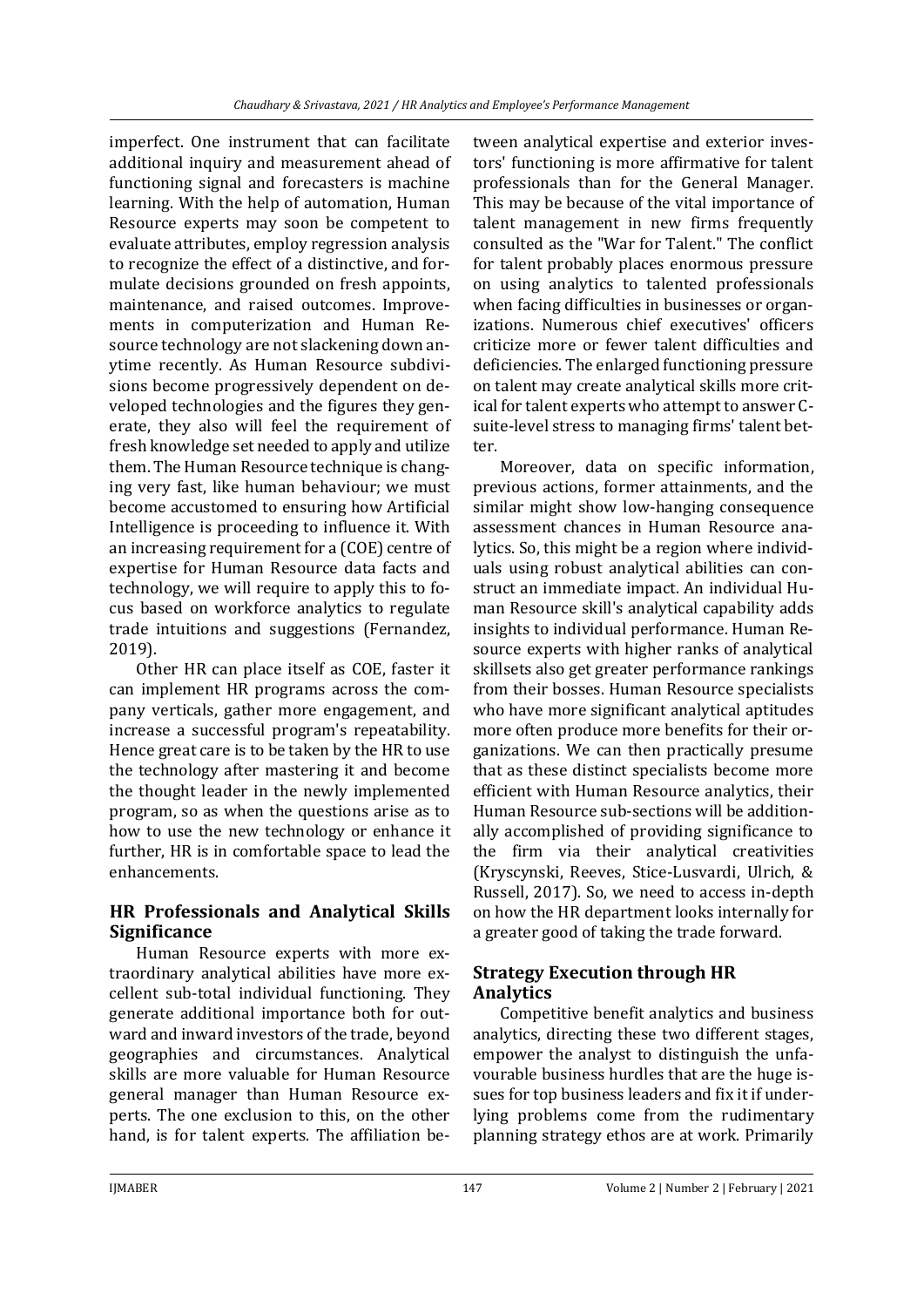running those inquiries best empowers antiquated workforce analytics to bring comprehensions into the firm's leadership finds as enormously important. Considering the glass as partially filled, much of the Human Resource analytics being employed is efficient in supplying valuable intuitions that can facilitate more operative decision-making, expenditure savings, modernized processes, and workforce engagement run-throughs. Considering the glass as partially empty, there are inspiring businesses and public deals that can significantly benefit such developments. However, the present exercise provides little guidance on how to focus on which advancements are of utmost importance for strategic success and assessed before others. The exercise of Human Resource analytics requires shifting from the top-down, commencing through how it's delivered and used by management academicians and university-centred research scholars, by professionals, specialists, counsellors, and internal professionals' experts.

Suppose an investor reaches to the analyst and enquires for a straightforward analysis of, for instance, the issues that are associated with workforce turnover, or how many persons of an individual talent level there are in the firm. Suppose the aim is to fix that the calculation best provides better strategy application and firm efficacy. In that case, the first reply should be a data related inquiry with the investor to distinguish the exact problem at play. The analyst specialist should reveal the same business concern and hazards and whether the observed issue workforce problems are strategically significant. This may place the specialists in more of a challenging liaison. Therefore, the method is not applicable on all occasions; further, in the purview of the huge size of inquiries in firms that find the room where there is no huge size of the data that have a great deal to the business outcomes, little more hostility here. Tre may be a fine thing to forward the exercise of workforce analytics, moreover into the domain of refining strategy implementation and organizational effectiveness (Levenson, 2018).

### **HR Analytics A Roadway to Talent Management**

Frequently exchanged with terminologies like Talent Analytics, People Analytics, and Workforce Analytics, HR Analytics is a general term that covers all data-related management evaluations and decisions. Similarly, Human Resource Analytics signifies to apply measurements and data-modelling to assess workforce statistics and infer important intuitions to empower general Managers to incorporate strategies that provide roadway to business results. The accumulated data may be from demographic information related, remuneration related, functioning, involvement levels collected via interview schedules, and many more sources. The main aim of combining data is to be proficient in classifying derives, if any, and construct people- allied techniques facilitated by available information linked to business targets. Analytics can be employed to formulate strategies across numerous target regions like Skill Attainment, Attrition, Prognostic Measurement, Execution Handling, and creativities like welfare programs (Sarin, 2019). Human Resource analytics is about examining if we achieve our targets or are weakening in the process. Analytics demands a data-focused temperament for Human Resource specialists; approaching facts and analytics shifts the Human Resource business stakeholder's position. Customarily, the business stakeholder tracks the supervisor's input. This could comprise of very functional activities. HR data is tarnished for its information related feature. The information processing into the machines become gradually valuable as it is now brought for assessment and provides the basis of well-versed judgment taking and action. This needs an expert system supervisor to formulate greater ways with fewer risks and contribute more significantly as the Manager in the HR sub-divisions. Analytics empowers the organization to maximize individual talent as well it enhances group performance. Each stage in the worker's journey can be assessed and maximized. This includes an analysis of how we pull attention, supervise, and endorse talent. This will transform how we apply our HR techniques as they will have to combine information from every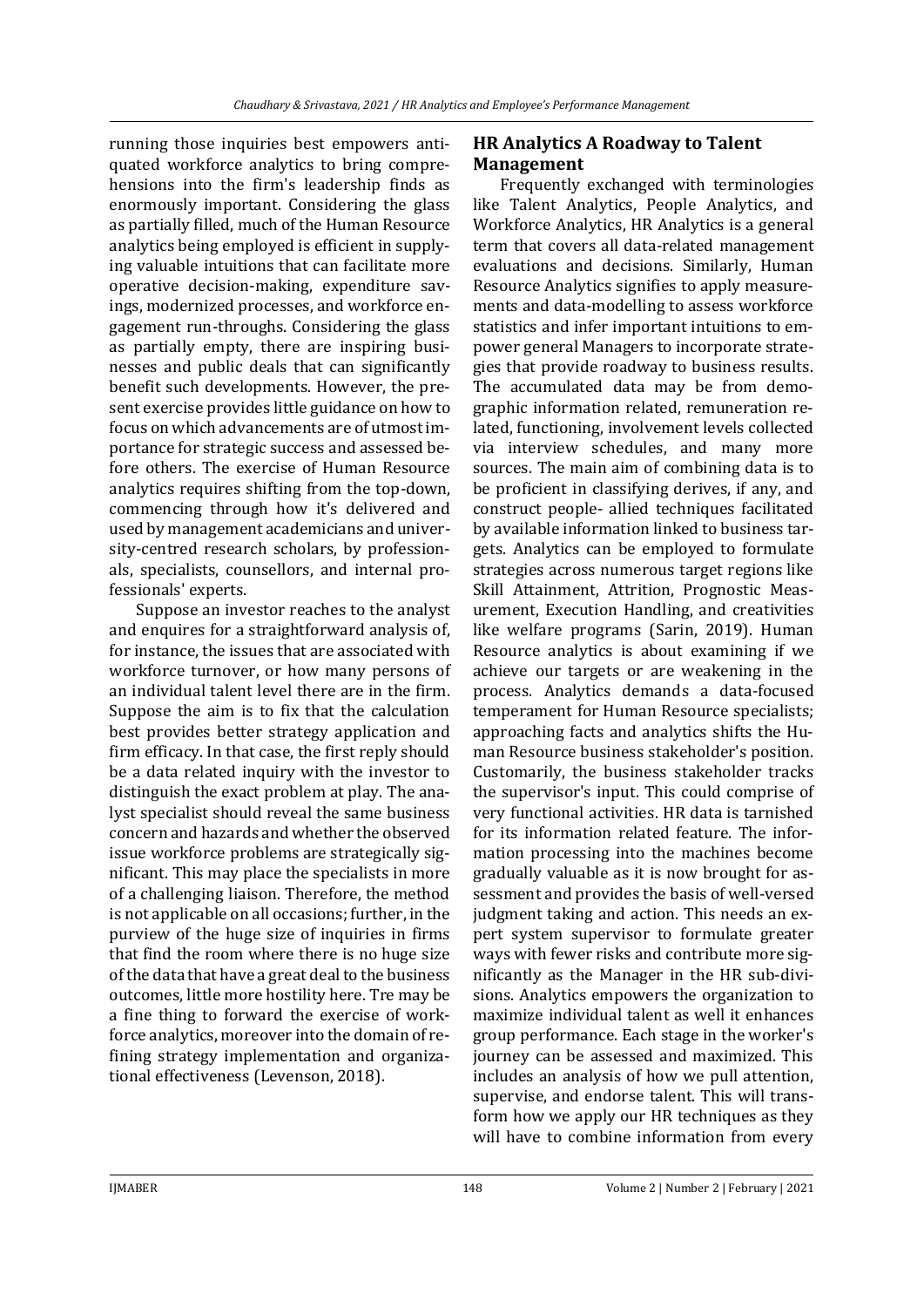stage in the talent supervision model (Vulpen, 2018).

Quick changes in demographic information, technology, and globalization had significantly impacted worldwide consequences for employees and the task. The new setting is also upsetting talent management, as acclaimed for the last few decades. Forward-looking organizations combined all segments that fell in their talent management exercises are no longer fulfilling their employees' requirements. In its place, business people target their focus on advancing a practical employee understanding to draw and procure the talent they require. An innovative type of talent management specialist is constructing an HR cram that comprises other management criteria such as construct thinking, agile supervision, behavioural economics, and analytics to enlarge their HR capabilities. Institutions will not discover their overall talent management functions workable without widening the talent management dialogue (Claus, 2019). A technique that recognizes operational autographs and focuses on the analytic dreams closer to the supervisors who require them (Leonardi & Contractor, 2018).

# **Future of HR Analytics**

There are civilizations, societies, and organizations; there is information that further produces data for analysis. There is information where there is an opportunity to get the data to infer (Sarin, 2019). According to Research and Markets, the Global HR Analytics arcade is rising yearly at 13.6% CAGR. It is assumed that close by 2025, the bazaar will be a value of \$3.9 Billion. This is when Human Resource Technology is growing as the target region for organizations, entrepreneurs, and stakeholders. The two will facilitate the Human Resource function to accelerate the transformation in the methodology from Human Recourse being the costbased to Human Resource turning into the innovative centre. With the general view of HR being accountable for recruitment, retrenchment, and assessments, acquisition of HR Analytics and enabling the efficient practice of the intuitions produced will uplift the place of HR as a function. It will repay to the HR with authority (Sarin, 2019) (Rao, 2019).

It is a fake word of mouth that HR Analytics is expensive lonely for big organizations. The bestowed occurrence of individual problems confronted by start-ups and SMEs, such prognostic analytics will provide superior and reliable techniques, planning, and employing for organizations with a slight headache. The following information frequently, be it for execution analysis, recruitment techniques, extrapolative analytics, or other Human Resource distribution regions, is essential for every organization wedged by human attendance and functioning (Rao, 2019).

Smarter conclusions are likely with the support of Human Resource Analytics and the advanced technologies which further contribute to making the prospect of work and workforce. With revolutionary shifts like the pervasive acceptance of analytics, now is a thrilling period to be a part of the human resources area. Oldstyled HR tools and techniques were practiced directorially for workforce and data storage. There is further additional usage to HR analytics than modest explanatory data gathering and documentation. It follows Human Resource belongingness and exhibits results, and it applies data and inquiry to observe underlying associations. For itself, HR analytics is a process for assessing the prospect and is not merely a Human Resource tool. It exists outside the notion of metrics as it includes an understanding of what has occurred and why, elaborates it, and targets to forecast what might occur in the coming days. It targets to include relevant data accumulation processed with thorough analysis to facilitate and provide business decisionmaking (HR analytics: A study into the current state of HR analytics and predictions for its future, 2017).

In the era of technical hitches and challenges, businesses need to be incessant learners and alert to technological innovations to succeed. Digital advancements, Artificial Intelligence, and the competence to excel in information resources will qualify future businesses. Data capitals nowadays are precious in constructing well-versed and impartial decisions to answer to the fast-shifting business atmosphere. This fast-changing nature of business will not be promising without the HR function's support growing into an innovative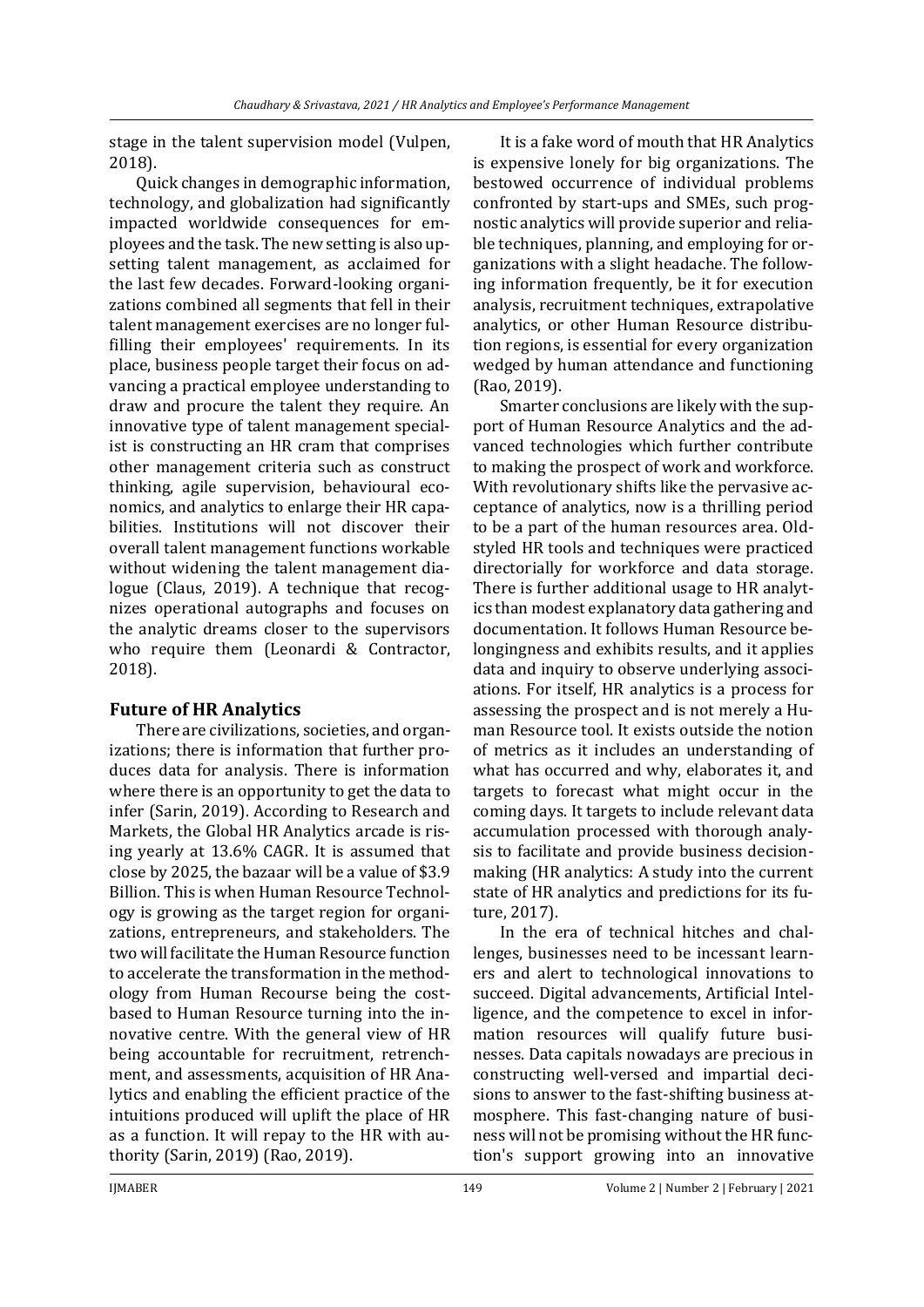avatar that takes part in incorporating the prospect of an organization. The prospect of Human Resource establishments will be a technological disrupter with workers who gain expertise after an investment of the handsome amount of their time at the core, a clear-headed & schmoozed organization creator, and a Human Resource analytics evangelist to empower the enterprise to flourish throughout the time of shift in the coming time. Human Resource Analytics is no extended a nice-to-have capacity for Huan Resource. Expertise and capability in applying people data and inferring outcomes from it, describing the narratives to affect the decision, is necessary to form HR experts' work accountability (Kumar, 2018). The business influence from the function of Human Resource Analytics and the stagnation level of the application, i.e., elaborative, diagnostic, prognostic, and suggestive, are significantly linked.

#### **Conclusion**

HR analytics focuses on facilitating comprehension of managing the workforce effectively and getting hold of business targets. Because so much information is present, it is significant for Human Resource departments to primarily classify which data is of utmost importance, besides how to apply it for the more significant outcome on investment. To magnificently influence HR analytics, corporations should collect data and then utilize that for decision-making and practical development. Many organizations appreciate that data facilitates them in leasing and finding the truthful talent possessing individuals. Organizations are investing in Human Resource analytics gadgets, with guidance through trained experts who are aware of how to extract and use them. Analytical methods and digital machines are presently more reachable than ever. Now firms can buy analytic solutions off the shelf and implement inbuilt, cloud-based Human Resource schemes effortlessly. This encompasses combined HR data within approach for both mini and sizeable firms. Nevertheless, it is significant to consider that those at the forecourt of Human Resource analytics run outside only using methods. A multidisciplinary technique to use Human Resource analytics is an excellent

technique to recognize and show betterment regions.

Organizations are embracing the concept of data & analytics and big data tech steadily. The Strategic Workforce Analytics research found that 69 percent of the organizations have a department solely devoted to analytics, where the teams work with big data technology. Among the most notable functions of Human Resource, analytics demonstrates the shifts that may be in the firm's future. Human Resource teams can classify "what the impact of talent hiring, retention and engagement could be." According to the study, The Age of People Analytics Research Report conducted by Visier [\(https://www.visier.com/\)](https://www.visier.com/), the organizations with a colossal level of people analytics is more financially stable and have a competitive advantage over other organizations. This proves that data has a positive impact on business, and organizations should continue to invest in it. With the increase in demand for people analytics, there will be an increase in job opportunities, creating several job openings.

People or HR analytics is the latest technique or method to draw evidence-based conclusions for businesses that enhance organizations' performances. However, in these initial periods, most organizations have been concentrated on individuals' characteristics rather than on their associations with another workforce. Focusing on qualities will take organizations merely so far. However, if they connect relational analytics, they can predict the possibility that an employee, a department, or a whole firm will attain their performance target. They can also apply processes to modify employees' tasks to shift workers' grids or a specific managerial requirement. The dominant organizations will employ network analytics to supplement their decision standards and build enhanced more contented, and more creative businesses. Applying the HR metrics professionally, organizations can get a competitive benefit over a contest that has not so far begun to participate in this domain. This will increase the organization's long-term standpoint, but the workforce will sense more tied in the short term.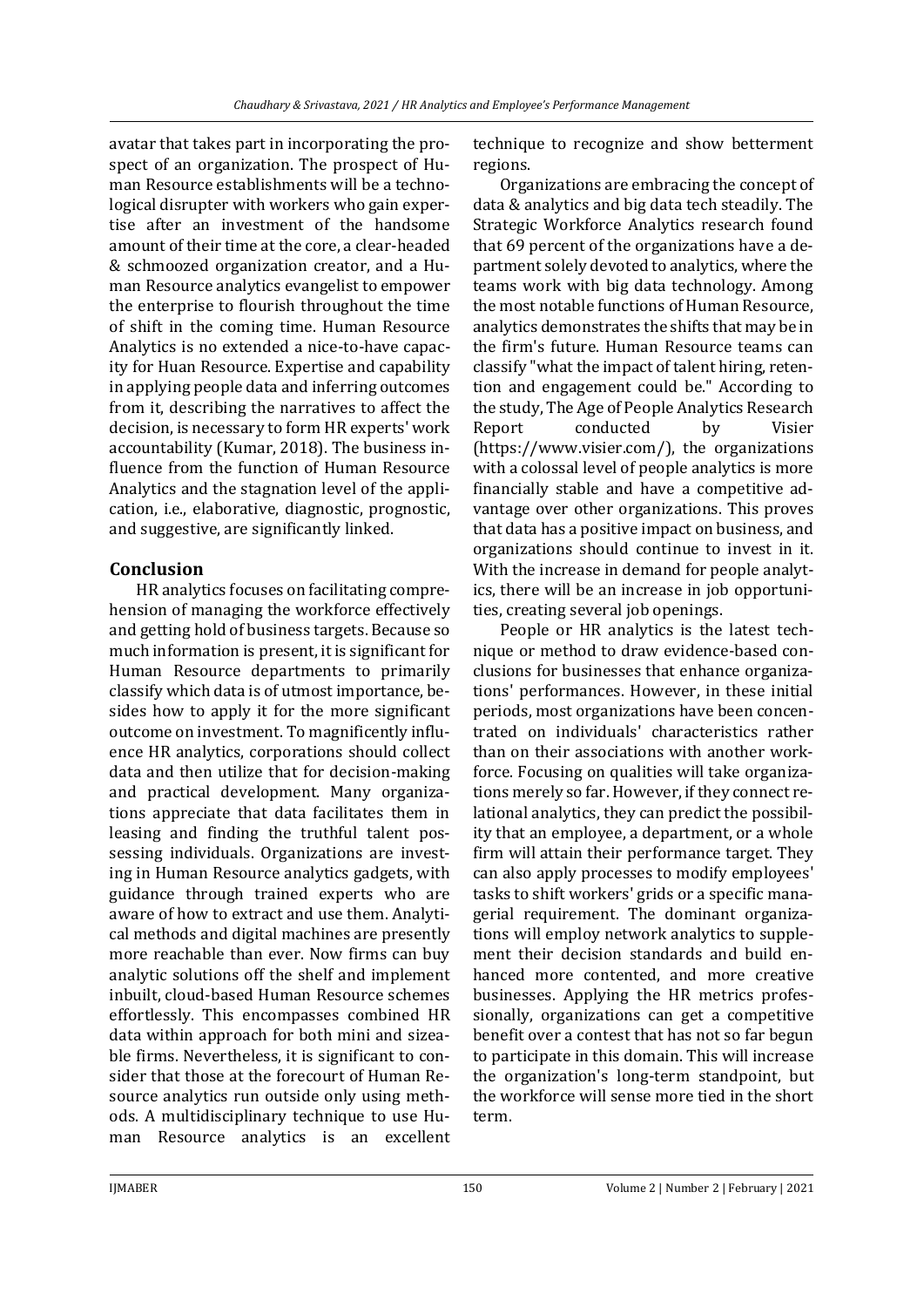The future of Human Resource analytics strands greatly on information amalgamation. The future course of action is to include all business domains, consolidating information for conjoined analysis. From a decision-making viewpoint, there requires to be a convincing investment in the latest Information Technology, bring up to date systems, and constituting a strong arrangement not only for information documentation but also for assessment and forecast. It would also require determining whether to invest in a Human Resource analytical group placed within the Human Resource function, or, supplementary cost-effective, to form an integrated analytics group enveloping all related fields of inquiry. Currently, analytics is performed within distinct areas of a firm, but the future recommends a central analytics function, including all related fields of inquiry to advance business operation. In such an inquiry, Human Resource analytics' future denotes it could feasibly even conclude to continue as an individual domain of concerning knowledge.

It has been found from the above analysis that there are more significant relationships between HR analytics and employees' performance; through various statistical analyses, employees are selected from which both employer and the employees get benefitted in terms of the right job for the right person. Employer finds the best suitable candidate to perform the task, which leads to no loss but total gain.

#### **References**

- Barbar, K., Choughri, R., & Soubjaki, M. (2019). The Impact of HR Analytics on the Training and Development Strategy - Private Sector Case Study in Lebanon. *Journal of Management and Strategy, 10*(3), 27.
- Claus, L. (2019). HR disruption—Time already to reinvent talent management. *BRQ Business Research Quarterly, 22*(3), 207-215.
- DiClaudio, M. (2019). People analytics and the rise of HR: how data, analytics and emerging technology can transform human resources (HR) into a profit center. *Strategic HR Review, 2*(18), 42-46.
- Durai D., S., Rudhramoorthy, K., & Sarkar, S. (2019). HR metrics and workforce analytics: it is a journey,

not a destination. *Human Resource Management International Digest, 27*(1), 4-6.

- Fernandez, J. (2019). The ball of wax we call HR analytics. *Strategic HR Review, 18*(1), 21-25.
- Fineman, D., Tsuchida, A., & Collins, L. (2017). Retrieved June 24, 2020, from [https://www2.deloitte.com/us/en/insights/foc](https://www2.deloitte.com/us/en/insights/focus/human-capital-trends/2017/people-analytics-in-hr.html) [us/human-capital-trends/2017/people](https://www2.deloitte.com/us/en/insights/focus/human-capital-trends/2017/people-analytics-in-hr.html)[analytics-in-hr.html.](https://www2.deloitte.com/us/en/insights/focus/human-capital-trends/2017/people-analytics-in-hr.html)
- George, D., & Mallery, P. (2016). *IBM SPSS Statistics 23 Step by Step* (1 ed.). New York: Routledge.
- Hilbert, D. (2009). The newest analytical technologies make the future for HR. *Employment Relations Today, 36*(1), 1-7.
- Kryscynski, D., Reeves, C., Stice-Lusvardi, R., Ulrich, M., & Russell, G. (2017). Analytical abilities and the performance of HR professionals. *Human Resource Management, 57*(3), 715-738.
- Kumar, M. (2018). *Future of Work and HR Analytics*. Retrieved July 7, 2020, fro[m https://www.peo](https://www.peoplematters.in/article/technology/future-of-work-and-hr-analytics-19147)[plematters.in/article/technology/future-of](https://www.peoplematters.in/article/technology/future-of-work-and-hr-analytics-19147)[work-and-hr-analytics-19147](https://www.peoplematters.in/article/technology/future-of-work-and-hr-analytics-19147)
- Ledford Jr., G. E., Benson, G. S., & Lawler III, E. E. (2016). A study of cutting edge performance management practices: Ongoing feedback, ratingless reviews, and crowd-sourced feedback. *WorldatWork Journal, 25*(2), 8-24.
- Leonardi, P., & Contractor, N. (2018). Better People Analytics. *Harvard Business Review* (November-December 2018 Issue).
- Levenson, A. (2018). Using workforce analytics to improve strategy execution: Using workforce analytics to improve strategy execution. *Human Resource Management, 57*(3), 685-700.
- Marler, J., & Boudreau, J. (2017). An evidence-based review of HR Analytics. *The International Journal of Human Resource Management, 3*(26), 3-26.
- Marler, J., Cronemberger, F., & Tao, C. (2017). R Analytics: Here to Stay or Short Lived Management Fashion?', in Bondarouk, T., Ruël, H. J. M., and Parry, E. (eds). *Electronic HRM in the Smart Era. Emerald Publishing Limited, DOI: 10.1108/978-1- 78714-315-920161003*, 59-85.
- Martin-Rios, C., Pougnet, S., & Nogareda, A. (2017). Teaching HRM in contemporary hospitality management: a case study drawing on HR analytics and big data analysis. *Journal of Teaching in Travel & Tourism, 17*(1), 34-54.
- Mayo, A. (2018). Applying HR analytics to talent management. *Strategic HR Review, 17*(5), 247- 254. doi: 10.1108/SHR-08-2018-0072.